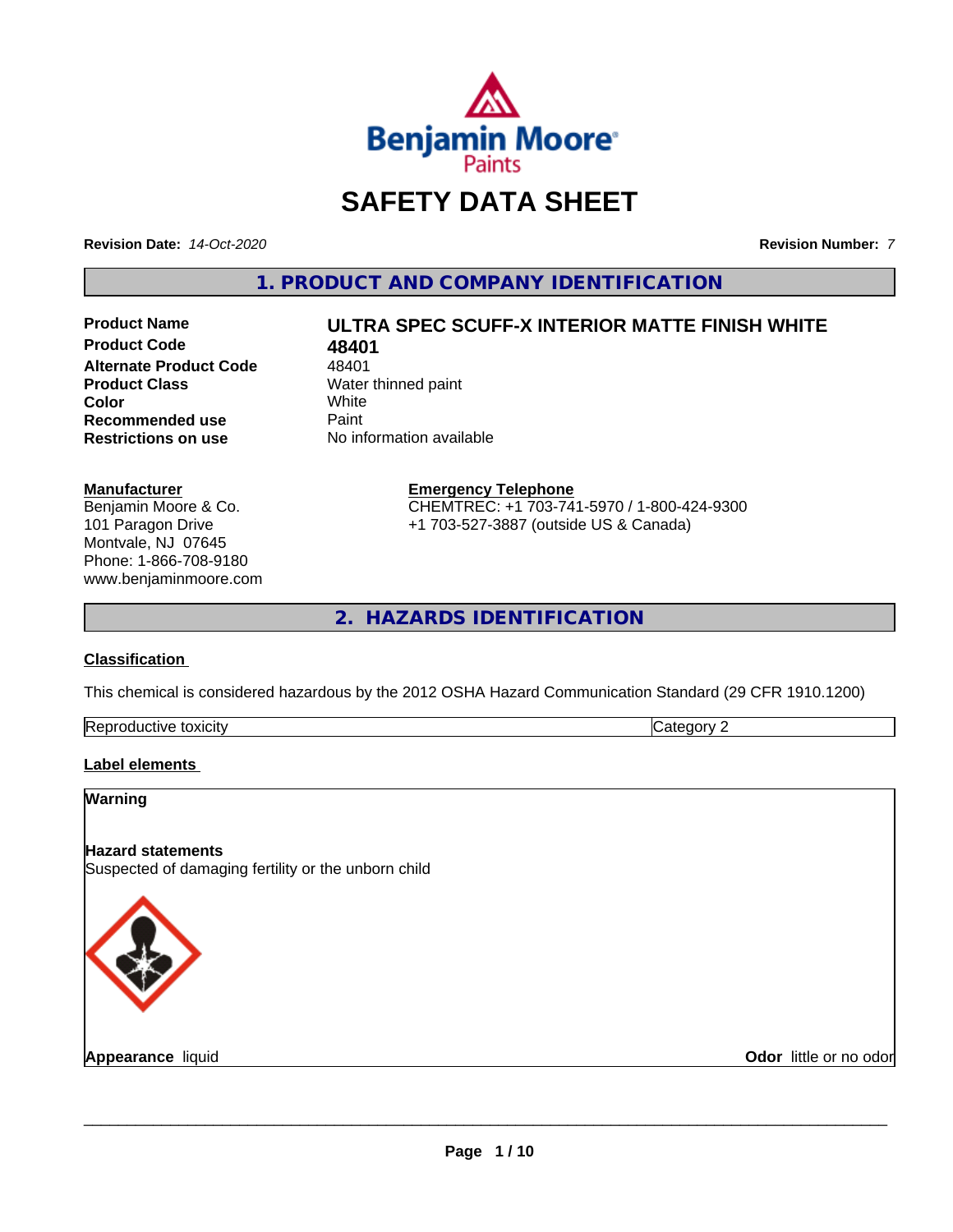#### **Precautionary Statements - Prevention**

Obtain special instructions before use Do not handle until all safety precautions have been read and understood Use personal protective equipment as required

#### **Precautionary Statements - Response**

IF exposed or concerned: Get medical advice/attention

#### **Precautionary Statements - Storage**

Store locked up

#### **Precautionary Statements - Disposal**

Dispose of contents/container to an approved waste disposal plant

#### **Hazards not otherwise classified (HNOC)**

Not applicable

#### **Other information**

No information available

 **WARNING:** This product contains isothiazolinone compounds at levels of <0.1%. These substances are biocides commonly found in most paints and a variety of personal care products as a preservative. Certain individuals may be sensitive or allergic to these substances, even at low levels.

\_\_\_\_\_\_\_\_\_\_\_\_\_\_\_\_\_\_\_\_\_\_\_\_\_\_\_\_\_\_\_\_\_\_\_\_\_\_\_\_\_\_\_\_\_\_\_\_\_\_\_\_\_\_\_\_\_\_\_\_\_\_\_\_\_\_\_\_\_\_\_\_\_\_\_\_\_\_\_\_\_\_\_\_\_\_\_\_\_\_\_\_\_

#### **3. COMPOSITION INFORMATION ON COMPONENTS**

| <b>Chemical name</b>                      | CAS No.    | Weight-%    |
|-------------------------------------------|------------|-------------|
| Titanium dioxide                          | 13463-67-7 | $20 - 25$   |
| Kaolin, calcined                          | 66402-68-4 | - 5         |
| Propanoic acid, 2-methyl-, monoester with | 25265-77-4 | 1 - 5       |
| 2,2,4-trimethyl-1,3-pentanediol           |            |             |
| Silica amorphous                          | 7631-86-9  | - 5         |
| Sodium C14-C16 olefin sulfonate           | 68439-57-6 | $0.1 - 0.5$ |
| Trimethylolpropane                        | 77-99-6    | $0.1 - 0.5$ |

|                       | 4. FIRST AID MEASURES                                                                                    |
|-----------------------|----------------------------------------------------------------------------------------------------------|
| <b>General Advice</b> | No hazards which require special first aid measures.                                                     |
| <b>Eye Contact</b>    | Rinse thoroughly with plenty of water for at least 15 minutes and consult a<br>physician.                |
| <b>Skin Contact</b>   | Wash off immediately with soap and plenty of water while removing all<br>contaminated clothes and shoes. |
| <b>Inhalation</b>     | Move to fresh air. If symptoms persist, call a physician.                                                |
| Ingestion             | Clean mouth with water and afterwards drink plenty of water. Consult a physician<br>if necessary.        |
| <b>Most Important</b> | None known.                                                                                              |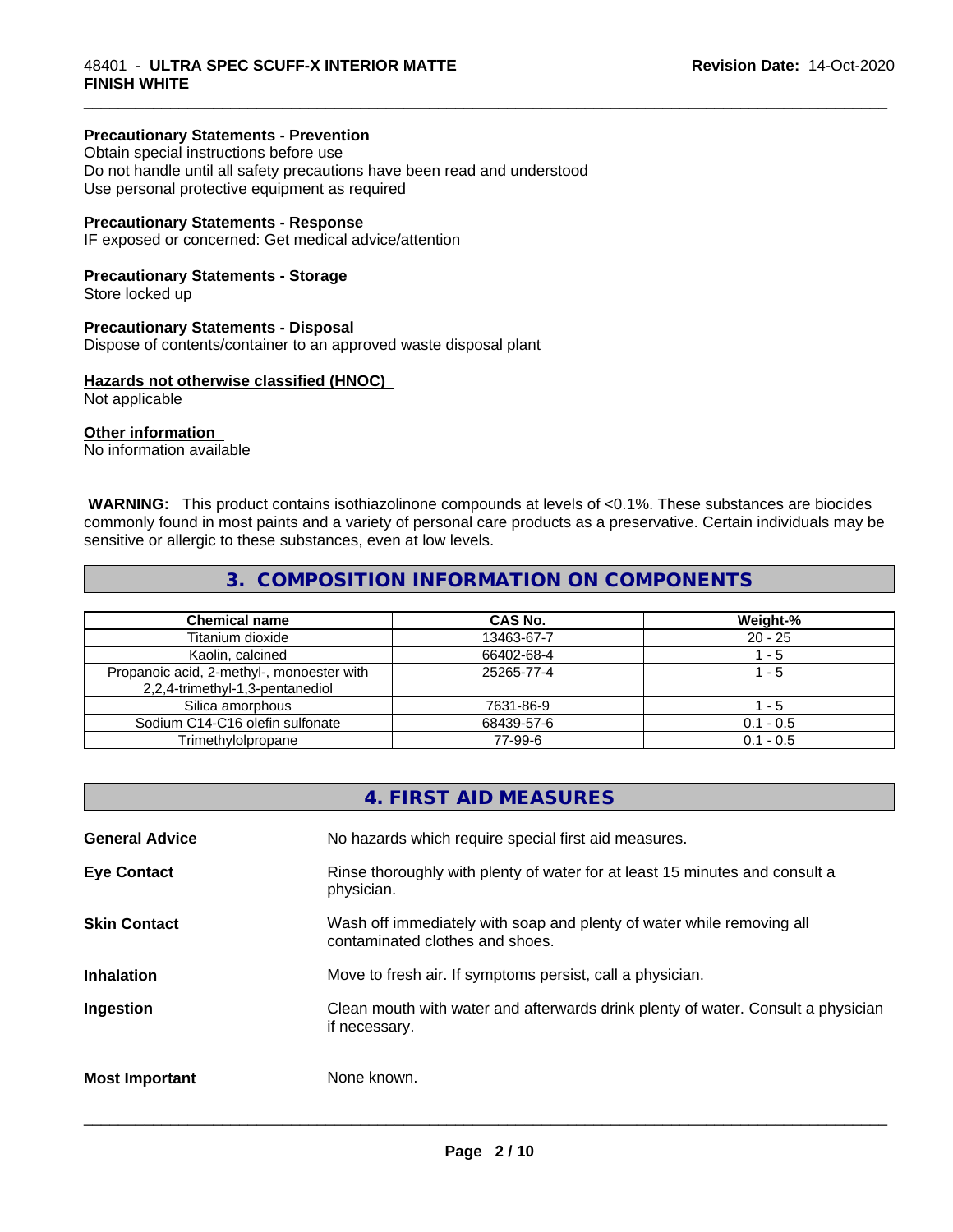| <b>Symptoms/Effects</b>                                                          |                        |                                                    |                                                                                                                 |  |
|----------------------------------------------------------------------------------|------------------------|----------------------------------------------------|-----------------------------------------------------------------------------------------------------------------|--|
| <b>Notes To Physician</b>                                                        | Treat symptomatically. |                                                    |                                                                                                                 |  |
|                                                                                  |                        | 5. FIRE-FIGHTING MEASURES                          |                                                                                                                 |  |
| <b>Suitable Extinguishing Media</b>                                              |                        |                                                    | Use extinguishing measures that are appropriate to local<br>circumstances and the surrounding environment.      |  |
| Protective equipment and precautions for firefighters                            |                        | and full protective gear.                          | As in any fire, wear self-contained breathing apparatus<br>pressure-demand, MSHA/NIOSH (approved or equivalent) |  |
| <b>Specific Hazards Arising From The Chemical</b>                                |                        | extreme heat.                                      | Closed containers may rupture if exposed to fire or                                                             |  |
| <b>Sensitivity to mechanical impact</b>                                          |                        | No                                                 |                                                                                                                 |  |
| Sensitivity to static discharge                                                  |                        | No                                                 |                                                                                                                 |  |
| <b>Flash Point Data</b><br>Flash point (°F)<br>Flash Point (°C)<br><b>Method</b> |                        | Not applicable<br>Not applicable<br>Not applicable |                                                                                                                 |  |
| <b>Flammability Limits In Air</b>                                                |                        |                                                    |                                                                                                                 |  |
| Lower flammability limit:<br><b>Upper flammability limit:</b>                    |                        | Not applicable<br>Not applicable                   |                                                                                                                 |  |
| Health: 2<br><b>NFPA</b>                                                         | Flammability: 0        | Instability: 0                                     | <b>Special: Not Applicable</b>                                                                                  |  |
| <b>NFPA Legend</b><br>0 - Not Hazardous<br>1 - Slightly<br>2 - Moderate          |                        |                                                    |                                                                                                                 |  |

- 
- 3 High
- 4 Severe

*The ratings assigned are only suggested ratings, the contractor/employer has ultimate responsibilities for NFPA ratings where this system is used.*

*Additional information regarding the NFPA rating system is available from the National Fire Protection Agency (NFPA) at www.nfpa.org.*

#### **6. ACCIDENTAL RELEASE MEASURES**

| <b>Personal Precautions</b>      | Avoid contact with skin, eyes and clothing. Ensure adequate ventilation.                             |
|----------------------------------|------------------------------------------------------------------------------------------------------|
| <b>Other Information</b>         | Prevent further leakage or spillage if safe to do so.                                                |
| <b>Environmental precautions</b> | See Section 12 for additional Ecological Information.                                                |
| <b>Methods for Cleaning Up</b>   | Soak up with inert absorbent material. Sweep up and shovel into suitable<br>containers for disposal. |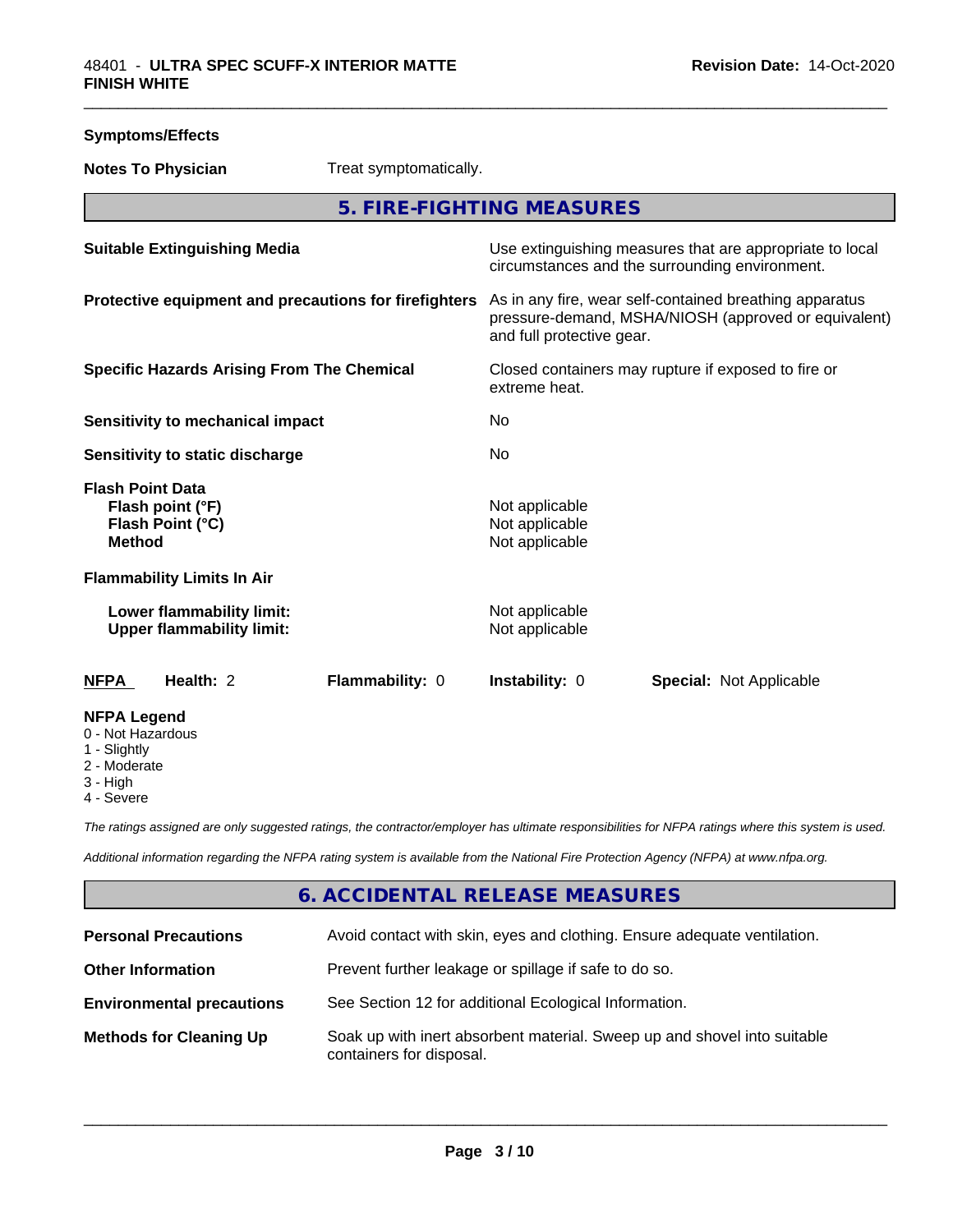#### **7. HANDLING AND STORAGE**

| <b>Handling</b>               | Avoid contact with skin, eyes and clothing. Avoid breathing vapors, spray mists or<br>sanding dust. In case of insufficient ventilation, wear suitable respiratory<br>equipment. |
|-------------------------------|----------------------------------------------------------------------------------------------------------------------------------------------------------------------------------|
| <b>Storage</b>                | Keep container tightly closed. Keep out of the reach of children.                                                                                                                |
| <b>Incompatible Materials</b> | No information available                                                                                                                                                         |
|                               |                                                                                                                                                                                  |

#### **8. EXPOSURE CONTROLS/PERSONAL PROTECTION**

#### **Exposure Limits**

| <b>Chemical name</b> | <b>ACGIH TLV</b>                                           | <b>OSHA PEL</b>               |
|----------------------|------------------------------------------------------------|-------------------------------|
| Titanium dioxide     | TWA: $10 \text{ mg/m}^3$                                   | $15 \text{ mg/m}^3$ - TWA     |
| Kaolin, calcined     | STEL: 10 mg/m <sup>3</sup> Zr                              | $5 \text{ mg/m}^3$ - TWA      |
|                      | TWA: 5 mg/m <sup>3</sup> Zr TWA: 0.02 mg/m <sup>3</sup> Mn | 5 mg/m <sup>3</sup> - Ceiling |
|                      | respirable particulate matter                              |                               |
|                      | TWA: $0.1 \text{ mg/m}^3$ Mn inhalable                     |                               |
|                      | particulate matter                                         |                               |
| Silica amorphous     | N/E                                                        | 20 mppcf - TWA                |
|                      |                                                            |                               |

#### **Legend**

ACGIH - American Conference of Governmental Industrial Hygienists Exposure Limits OSHA - Occupational Safety & Health Administration Exposure Limits N/E - Not Established

| Ensure adequate ventilation, especially in confined areas.                                                                          |  |  |
|-------------------------------------------------------------------------------------------------------------------------------------|--|--|
|                                                                                                                                     |  |  |
| Safety glasses with side-shields.                                                                                                   |  |  |
| Protective gloves and impervious clothing.                                                                                          |  |  |
| In case of insufficient ventilation wear suitable respiratory equipment.                                                            |  |  |
| Avoid contact with skin, eyes and clothing. Remove and wash contaminated<br>clothing before re-use. Wash thoroughly after handling. |  |  |
|                                                                                                                                     |  |  |

#### **9. PHYSICAL AND CHEMICAL PROPERTIES**

| Appearance              | liquid                   |
|-------------------------|--------------------------|
| Odor                    | little or no odor        |
|                         |                          |
| <b>Odor Threshold</b>   | No information available |
| Density (Ibs/gal)       | $10.5 - 10.9$            |
| <b>Specific Gravity</b> | $1.26 - 1.30$            |
| рH                      | No information available |
| <b>Viscosity (cps)</b>  | No information available |
| Solubility(ies)         | No information available |
| <b>Water solubility</b> | No information available |
| <b>Evaporation Rate</b> | No information available |
| Vapor pressure          | No information available |
| Vapor density           | No information available |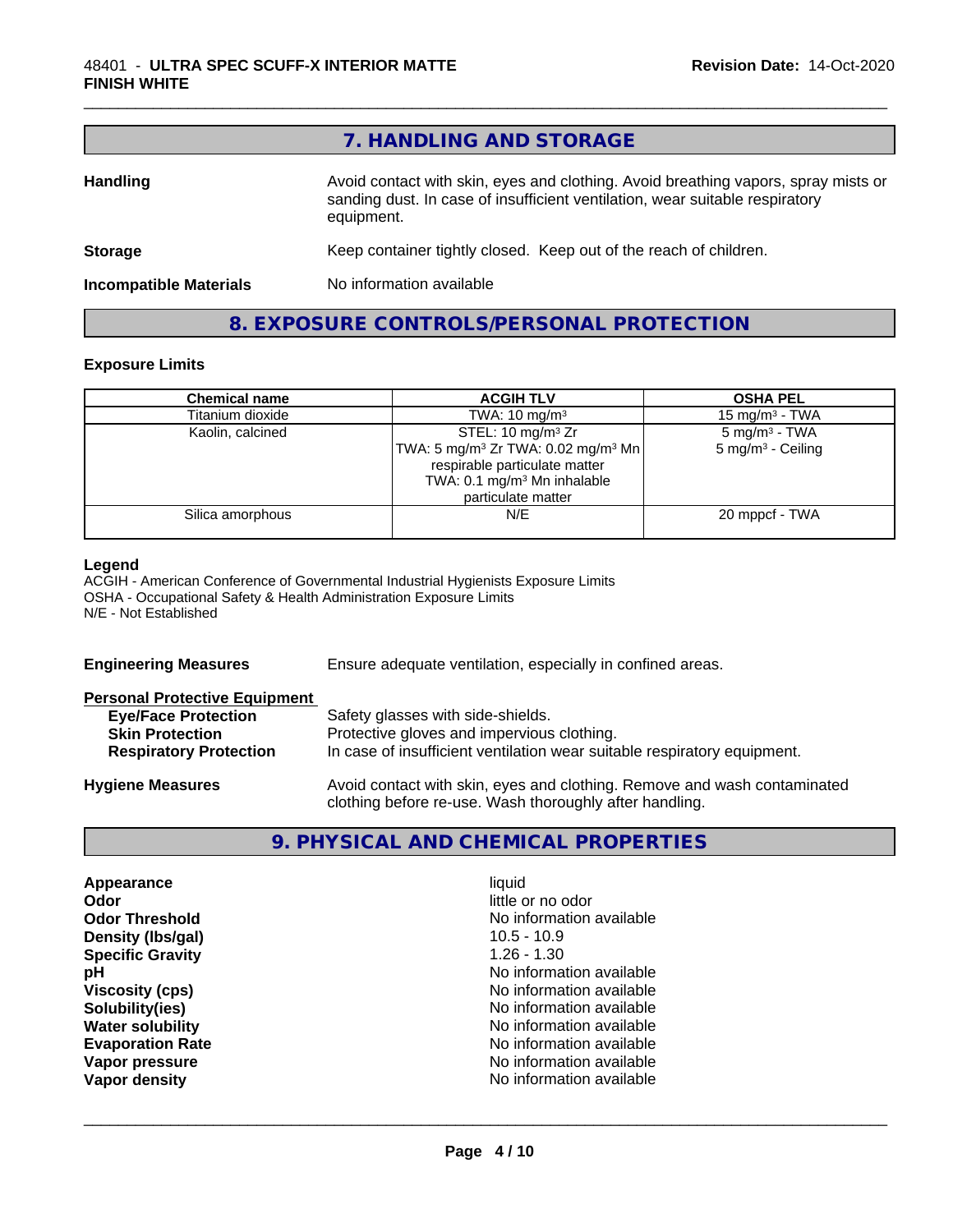| $50 - 60$                |
|--------------------------|
| 35 - 45                  |
| $40 - 50$                |
| $55 - 65$                |
| < 100                    |
| 212                      |
| 100                      |
| 32                       |
| 0                        |
| Not applicable           |
| Not applicable           |
| Not applicable           |
| Not applicable           |
| Not applicable           |
| Not applicable           |
| No information available |
| No information available |
| No information available |
| No information available |
| No information available |
|                          |

#### **10. STABILITY AND REACTIVITY**

\_\_\_\_\_\_\_\_\_\_\_\_\_\_\_\_\_\_\_\_\_\_\_\_\_\_\_\_\_\_\_\_\_\_\_\_\_\_\_\_\_\_\_\_\_\_\_\_\_\_\_\_\_\_\_\_\_\_\_\_\_\_\_\_\_\_\_\_\_\_\_\_\_\_\_\_\_\_\_\_\_\_\_\_\_\_\_\_\_\_\_\_\_

| <b>Reactivity</b>                       | Not Applicable                           |
|-----------------------------------------|------------------------------------------|
| <b>Chemical Stability</b>               | Stable under normal conditions.          |
| <b>Conditions to avoid</b>              | Prevent from freezing.                   |
| <b>Incompatible Materials</b>           | No materials to be especially mentioned. |
| <b>Hazardous Decomposition Products</b> | None under normal use.                   |
| Possibility of hazardous reactions      | None under normal conditions of use.     |

**11. TOXICOLOGICAL INFORMATION**

**Product Information**

#### **Information on likely routes of exposure**

**Principal Routes of Exposure** Eye contact, skin contact and inhalation.

**Acute Toxicity** 

**Product Information** No information available

#### **Symptoms** related to the physical, chemical and toxicological characteristics

**Symptoms** No information available

#### **Delayed and immediate effects as well as chronic effects from short and long-term exposure**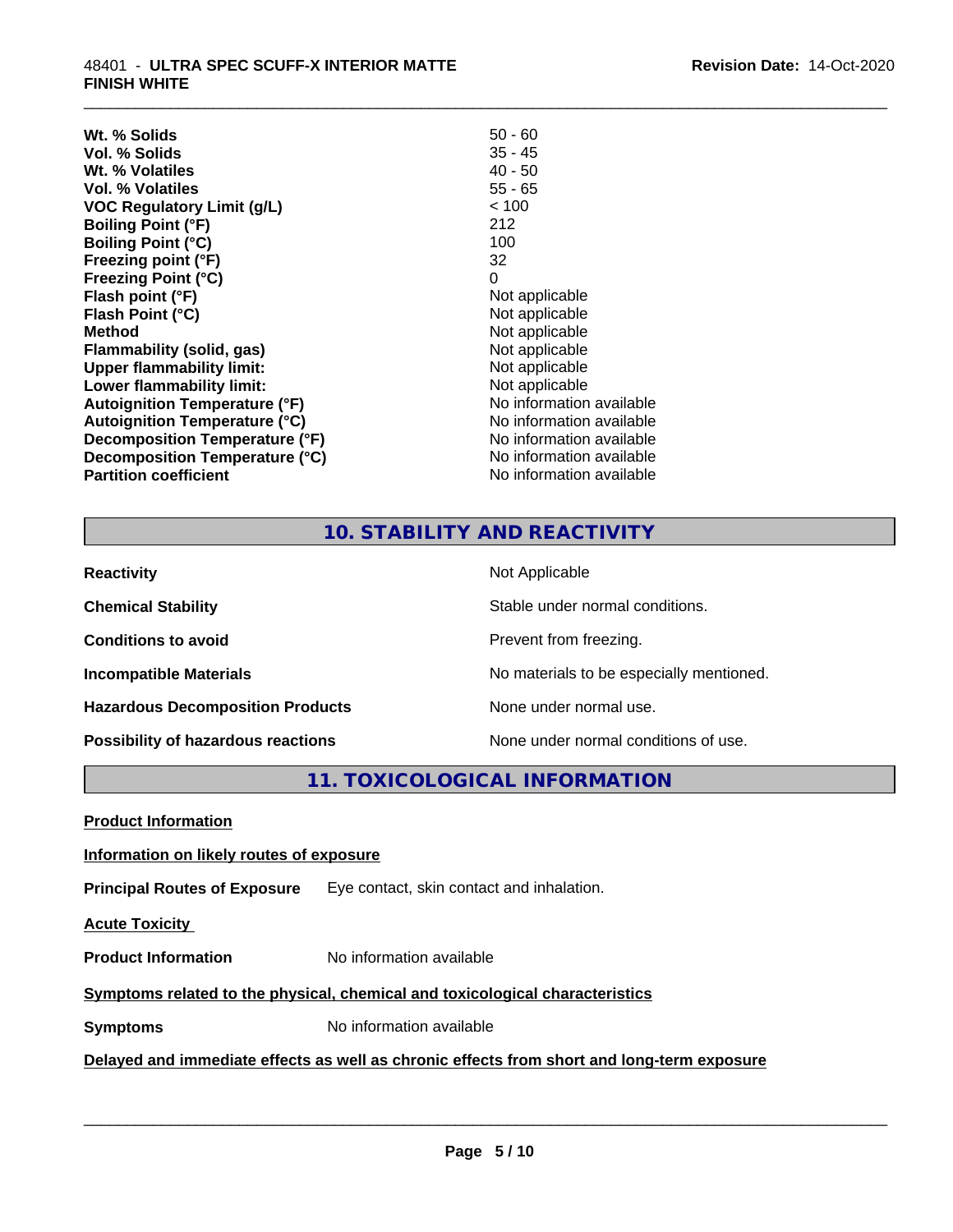| Eye contact                     | May cause slight irritation.                                                      |
|---------------------------------|-----------------------------------------------------------------------------------|
| <b>Skin contact</b>             | Substance may cause slight skin irritation. Prolonged or repeated contact may dry |
|                                 | skin and cause irritation.                                                        |
| <b>Inhalation</b>               | May cause irritation of respiratory tract.                                        |
| Ingestion                       | Ingestion may cause gastrointestinal irritation, nausea, vomiting and diarrhea.   |
| <b>Sensitization</b>            | No information available                                                          |
| <b>Neurological Effects</b>     | No information available.                                                         |
| <b>Mutagenic Effects</b>        | No information available.                                                         |
| <b>Reproductive Effects</b>     | Possible risk of impaired fertility. Possible risk of harm to the unborn child.   |
| <b>Developmental Effects</b>    | No information available.                                                         |
| <b>Target organ effects</b>     | No information available.                                                         |
| <b>STOT - single exposure</b>   | No information available.                                                         |
| <b>STOT - repeated exposure</b> | No information available.                                                         |
| Other adverse effects           | No information available.                                                         |
| <b>Aspiration Hazard</b>        | No information available                                                          |

#### **Numerical measures of toxicity**

**The following values are calculated based on chapter 3.1 of the GHS document**

| <b>ATEmix (oral)</b>   | 31250 mg/kg  |
|------------------------|--------------|
| <b>ATEmix (dermal)</b> | 135099 mg/kg |

#### **Component Information**

| Chemical name                                                                                 | Oral LD50                                      | Dermal LD50             | Inhalation LC50          |
|-----------------------------------------------------------------------------------------------|------------------------------------------------|-------------------------|--------------------------|
| Titanium dioxide<br>13463-67-7                                                                | $> 10000$ mg/kg (Rat)                          |                         |                          |
| Propanoic acid, 2-methyl-,<br>monoester with<br>2,2,4-trimethyl-1,3-pentanediol<br>25265-77-4 | $= 3200$ mg/kg (Rat)                           | $> 15200$ mg/kg (Rat)   |                          |
| Silica amorphous<br>7631-86-9                                                                 | $= 7900$ mg/kg (Rat)                           | $>$ 2000 mg/kg (Rabbit) | $> 2.2$ mg/L (Rat) 1 h   |
| Sodium C14-C16 olefin sulfonate<br>68439-57-6                                                 | $= 2220$ mg/kg (Rat)                           | > 740 mg/kg (Rabbit)    | $\overline{\phantom{0}}$ |
| Trimethylolpropane<br>77-99-6                                                                 | $= 14100$ mg/kg (Rat)<br>$= 14000$ mg/kg (Rat) |                         | $> 0.29$ mg/L (Rat) 4 h  |

#### **Chronic Toxicity**

#### **Carcinogenicity**

*The information below indicateswhether each agency has listed any ingredient as a carcinogen:.*

| <b>Chemical name</b>          | <b>IARC</b>                 | <b>NTP</b> | <b>OSHA</b> |
|-------------------------------|-----------------------------|------------|-------------|
|                               | . .<br>2B<br>Possible Human |            | Listed      |
| . .<br>dioxide ו<br>l itanıum | Carcinogen                  |            |             |

• Although IARC has classified titanium dioxide as possibly carcinogenic to humans (2B), their summary concludes: "No significant exposure to titanium dioxide is thought to occur during the use of products in which titanium dioxide is bound to other materials, such as paint."

#### **Legend**

IARC - International Agency for Research on Cancer NTP - National Toxicity Program OSHA - Occupational Safety & Health Administration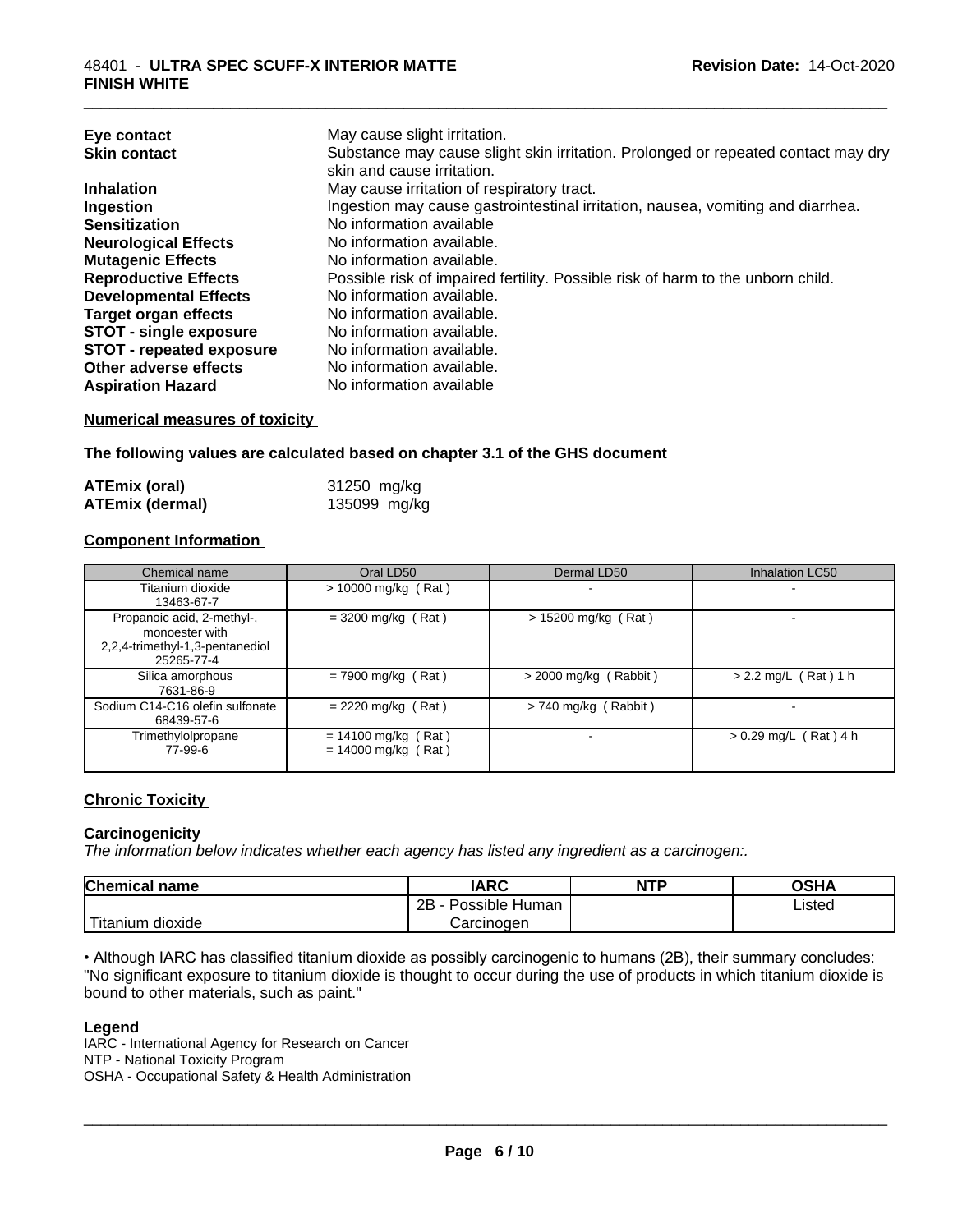#### **12. ECOLOGICAL INFORMATION**

\_\_\_\_\_\_\_\_\_\_\_\_\_\_\_\_\_\_\_\_\_\_\_\_\_\_\_\_\_\_\_\_\_\_\_\_\_\_\_\_\_\_\_\_\_\_\_\_\_\_\_\_\_\_\_\_\_\_\_\_\_\_\_\_\_\_\_\_\_\_\_\_\_\_\_\_\_\_\_\_\_\_\_\_\_\_\_\_\_\_\_\_\_

#### **Ecotoxicity Effects**

The environmental impact of this product has not been fully investigated.

#### **Product Information**

**Acute Toxicity to Fish** No information available

#### **Acute Toxicity to Aquatic Invertebrates**

No information available

**Acute Toxicity to Aquatic Plants**

No information available

#### **Persistence / Degradability**

No information available.

#### **Bioaccumulation**

There is no data for this product.

#### **Mobility in Environmental Media**

No information available.

#### **Ozone**

No information available

#### **Component Information**

#### **Acute Toxicity to Fish**

Titanium dioxide  $LC50:$  > 1000 mg/L (Fathead Minnow - 96 hr.)

#### **Acute Toxicity to Aquatic Invertebrates**

No information available

#### **Acute Toxicity to Aquatic Plants**

No information available

#### **13. DISPOSAL CONSIDERATIONS**

**Waste Disposal Method** Dispose of in accordance with federal, state, and local regulations. Local requirements may vary, consult your sanitation department or state-designated environmental protection agency for more disposal options.

 $\overline{\phantom{a}}$  ,  $\overline{\phantom{a}}$  ,  $\overline{\phantom{a}}$  ,  $\overline{\phantom{a}}$  ,  $\overline{\phantom{a}}$  ,  $\overline{\phantom{a}}$  ,  $\overline{\phantom{a}}$  ,  $\overline{\phantom{a}}$  ,  $\overline{\phantom{a}}$  ,  $\overline{\phantom{a}}$  ,  $\overline{\phantom{a}}$  ,  $\overline{\phantom{a}}$  ,  $\overline{\phantom{a}}$  ,  $\overline{\phantom{a}}$  ,  $\overline{\phantom{a}}$  ,  $\overline{\phantom{a}}$ 

#### **14. TRANSPORT INFORMATION**

**DOT** Not regulated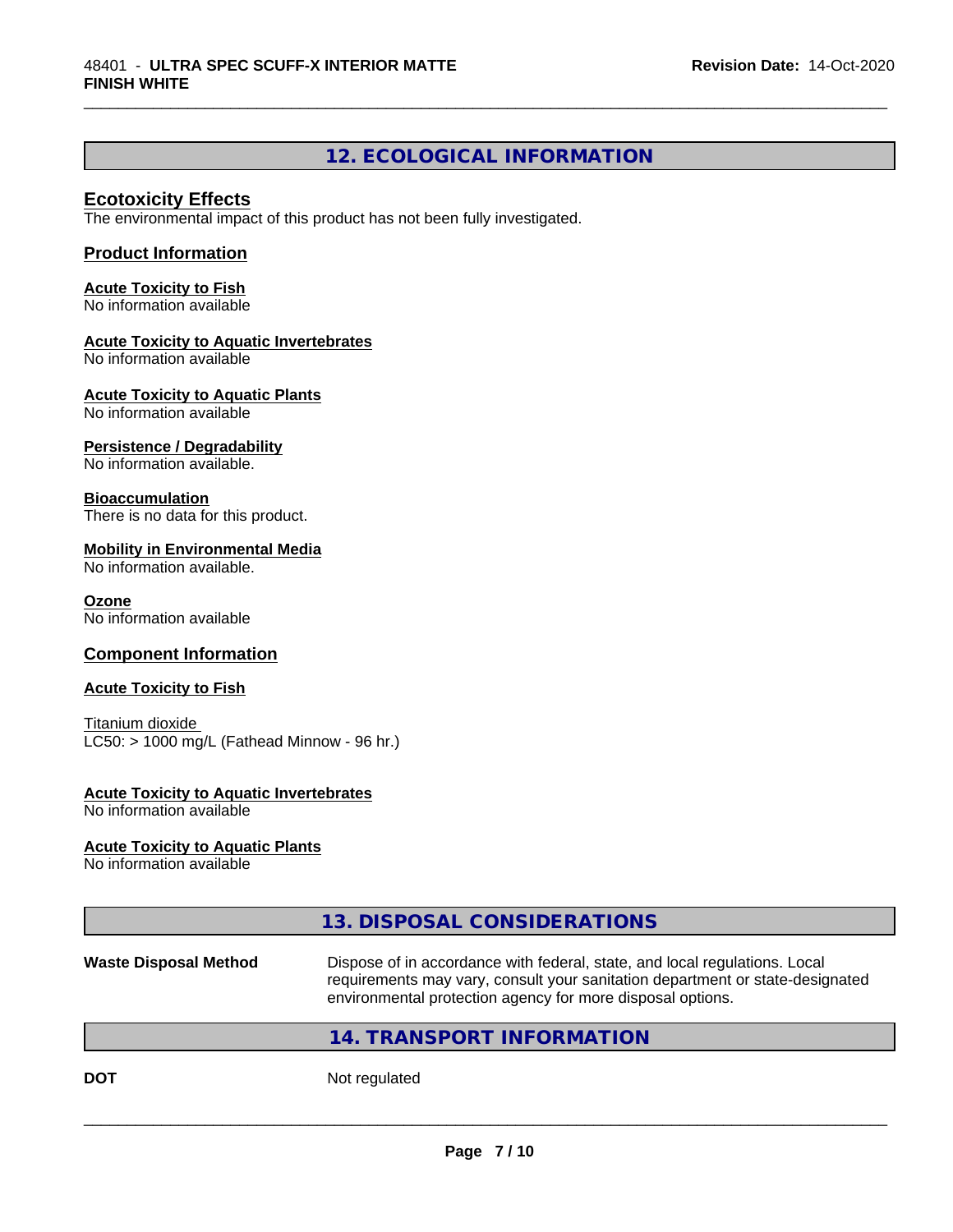|                    | 15. REGULATORY INFORMATION |
|--------------------|----------------------------|
| IMDG / IMO         | Not regulated              |
| <b>ICAO / IATA</b> | Not regulated              |

#### **International Inventories**

| <b>TSCA: United States</b> | Yes - All components are listed or exempt. |
|----------------------------|--------------------------------------------|
| <b>DSL: Canada</b>         | No - Not all of the components are listed. |
|                            | One or more component is listed on NDSL.   |

#### **Federal Regulations**

| SARA 311/312 hazardous categorization |     |  |
|---------------------------------------|-----|--|
| Acute health hazard                   | Nο  |  |
| Chronic Health Hazard                 | Yes |  |
| Fire hazard                           | Nο  |  |
| Sudden release of pressure hazard     | Nο  |  |
| Reactive Hazard                       | No  |  |

#### **SARA 313**

Section 313 of Title III of the Superfund Amendments and Reauthorization Act of 1986 (SARA). This product contains a chemical or chemicals which are subject to the reporting requirements of the Act and Title 40 of the Code of Federal Regulations, Part 372:

| <b>Chemical name</b> | CAS No.    | Weiaht-% | <b>CERCLA/SARA 313</b>     |
|----------------------|------------|----------|----------------------------|
|                      |            |          | (de minimis concentration) |
| Kaolin, calcined     | 66402-68-4 |          |                            |

#### **Clean Air Act,Section 112 Hazardous Air Pollutants (HAPs) (see 40 CFR 61)**

This product contains the following HAPs:

| <b>Chemical name</b> | CAS No.    | Weight-%                 | <b>Hazardous Air Pollutant</b> |
|----------------------|------------|--------------------------|--------------------------------|
|                      |            |                          | (HAP)                          |
| Kaolin, calcined     | 66402-68-4 | $\overline{\phantom{0}}$ | .isted                         |

#### **US State Regulations**

#### **California Proposition 65**

**A WARNING:** Cancer and Reproductive Harm– www.P65warnings.ca.gov

#### **State Right-to-Know**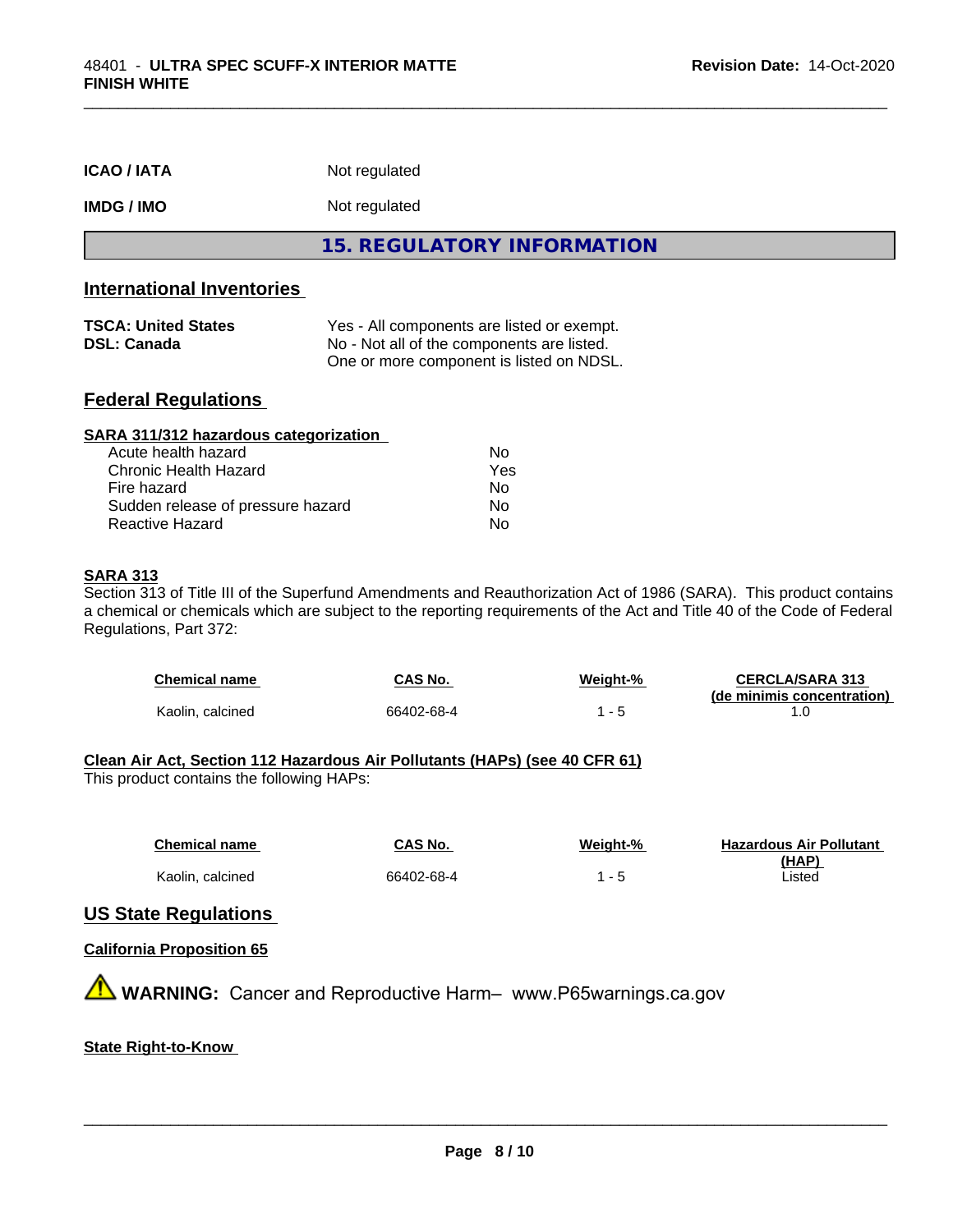#### 48401 - **ULTRA SPEC SCUFF-X INTERIOR MATTE FINISH WHITE**

| <b>Chemical name</b> | <b>Massachusetts</b> | <b>New Jersey</b> | Pennsylvania |
|----------------------|----------------------|-------------------|--------------|
| Titanium dioxide     |                      |                   |              |
| Kaolin, calcined     |                      |                   |              |
| Silica amorphous     |                      |                   |              |

#### **Legend**

X - Listed

#### **16. OTHER INFORMATION**

| HMIS - | Health: $2^*$ |  |
|--------|---------------|--|

**Flammability: 0 Reactivity: 0 PPE: -**

\_\_\_\_\_\_\_\_\_\_\_\_\_\_\_\_\_\_\_\_\_\_\_\_\_\_\_\_\_\_\_\_\_\_\_\_\_\_\_\_\_\_\_\_\_\_\_\_\_\_\_\_\_\_\_\_\_\_\_\_\_\_\_\_\_\_\_\_\_\_\_\_\_\_\_\_\_\_\_\_\_\_\_\_\_\_\_\_\_\_\_\_\_

#### **HMIS Legend**

- 0 Minimal Hazard
- 1 Slight Hazard
- 2 Moderate Hazard
- 3 Serious Hazard
- 4 Severe Hazard
- \* Chronic Hazard

*Note: The PPE rating has intentionally been left blank. Choose appropriate PPE that will protect employees from the hazards the material will* X - Consult your supervisor or S.O.P. for "Special" handling instructions.

*present under the actual normal conditions of use.*

*Caution: HMISÒ ratings are based on a 0-4 rating scale, with 0 representing minimal hazards or risks, and 4 representing significant hazards or risks. Although HMISÒ ratings are not required on MSDSs under 29 CFR 1910.1200, the preparer, has chosen to provide them. HMISÒ ratings are to be used only in conjunction with a fully implemented HMISÒ program by workers who have received appropriate HMISÒ training. HMISÒ is a registered trade and service mark of the NPCA. HMISÒ materials may be purchased exclusively from J. J. Keller (800) 327-6868.*

 **WARNING!** If you scrape, sand, or remove old paint, you may release lead dust. LEAD IS TOXIC. EXPOSURE TO LEAD DUST CAN CAUSE SERIOUS ILLNESS, SUCH AS BRAIN DAMAGE, ESPECIALLY IN CHILDREN. PREGNANT WOMEN SHOULD ALSO AVOID EXPOSURE. Wear a NIOSH approved respirator to control lead exposure. Clean up carefully with a HEPA vacuum and a wet mop. Before you start, find out how to protect yourself and your family by contacting the National Lead Information Hotline at 1-800-424-LEAD or log on to www.epa.gov/lead.

| <b>Prepared By</b>                               | <b>Product Stewardship Department</b><br>Benjamin Moore & Co.<br>101 Paragon Drive<br>Montvale, NJ 07645<br>800-225-5554 |  |
|--------------------------------------------------|--------------------------------------------------------------------------------------------------------------------------|--|
| <b>Revision Date:</b><br><b>Revision Summary</b> | 14-Oct-2020<br>Not available                                                                                             |  |

Disclaimer

The information contained herein is presented in good faith and believed to be accurate as of the effective date shown above. This information is furnished without warranty of any kind. Employers should use this information only as a **supplement to other information gathered by them and must make independent determination of suitability and** completeness of information from all sources to assure proper use of these materials and the safety and health of employees. Any use of this data and information must be determined by the user to be in accordance with applicable **federal, provincial, and local laws and regulations.**